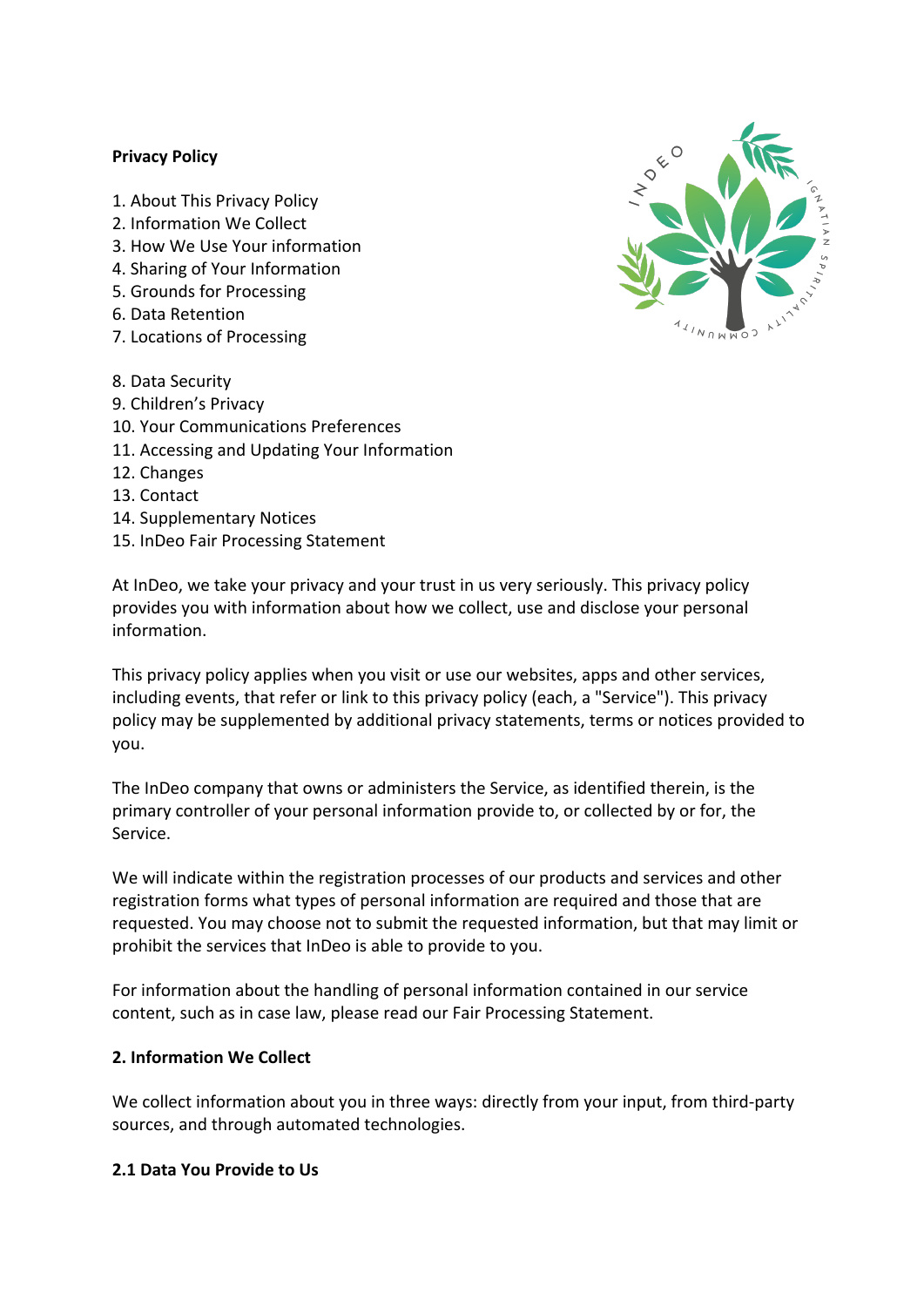The types of personal information that we collect directly from you depends on how you interact with us and the Service, which may include:

- Contact details, such as your name, email address, postal address, social media handle, and phone number;
- Account login credentials, such as usernames and passwords, password hints and similar security information;
- Other account registration and profile information, such as job title, educational and professional background and qualifications, and photo;
- Payment information, such as a credit or debit card number;
- Comments, feedback and other information you provide to us, including search query data and questions or information you send to customer support; and/or
- Interests and communication preferences, including preferred language.

# **2.2 Data From Your Organisation**

We may obtain personal information about you from the organisation with which you are employed or affiliated in order to activate and manage your access to and use of the organisation's subscription to the Service, including:

- Contact details, such as your name and organisational email address, postal address, and phone number;
- Other account registration information such as job title; and/or
- Organisational user ID

### **2.3 Data From Other Sources**

We also may obtain contact details and other information about you from our affiliates and from other third parties, including:

- Social networks when you grant permission to the Service to access your data on one or more networks;
- Service providers that help us determine a location in order to customise certain products to your location;
- Businesses with which we offer co-branded services or engage in joint marketing activities; and/or
- Publicly-available sources and data suppliers from which we obtain data to validate or supplement the information we hold.

### **2.4 Data From Service Use, Including Cookies**

The Service may automatically collect information about how you and your device interact with the Service, including:

• Computer, device and connection information, such as IP address, browser type and version, operating system and other software installed on your device, mobile platform and unique device identifier and other technical identifiers, error reports and performance data;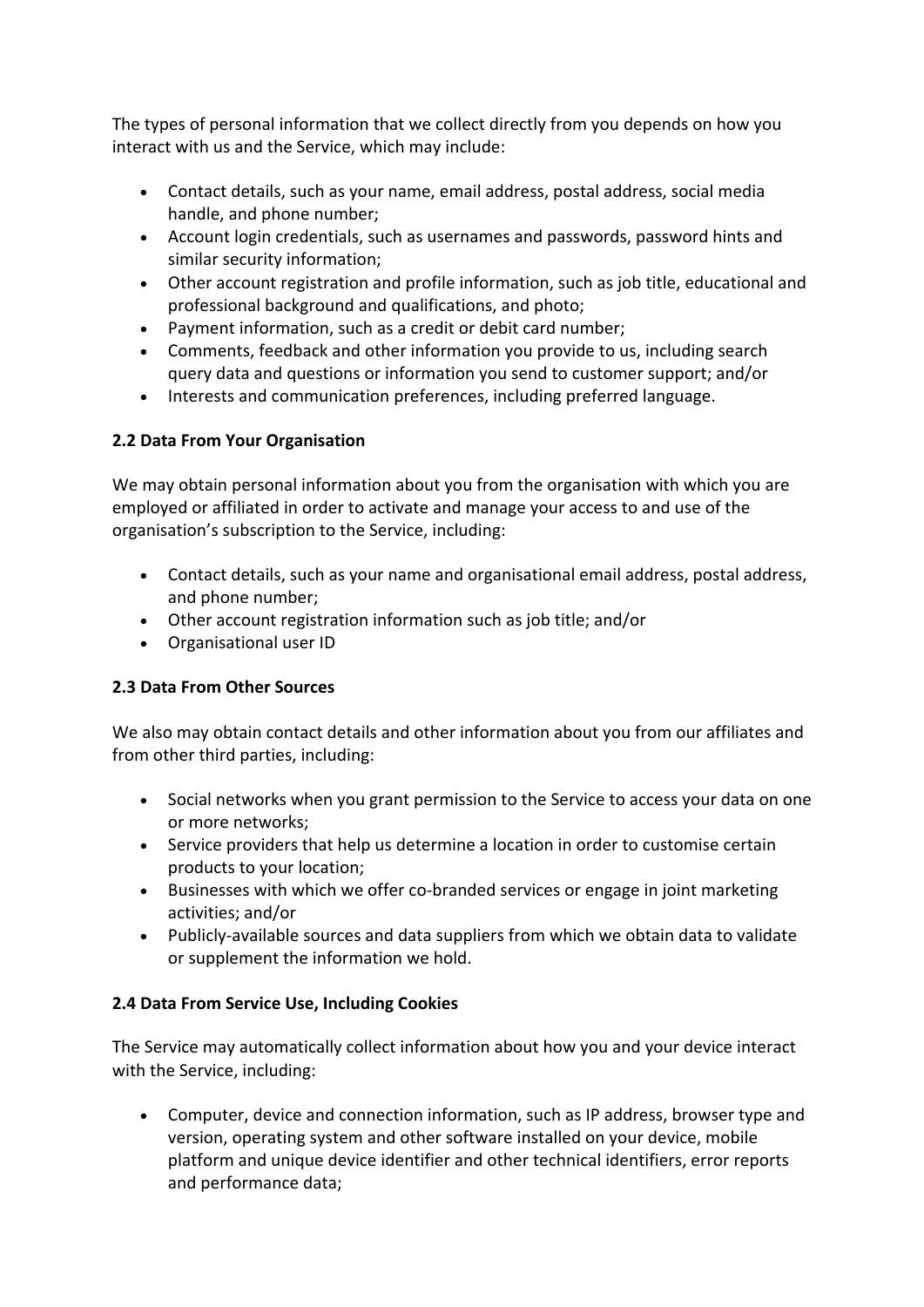- Usage data, such as the features you used, the settings you selected, your URL click stream data, including date and time stamp and referring and exit pages, search terms you used, and pages you visited or searched for on the Service;
- For educational Services, the course modules and test questions you view, answer or complete; and/or
- For location-aware Services, the region, city or town where your device is located in order to provide you with more relevant content for where you are in the world.

We collect this data through our servers and the use of cookies and other technologies. Cookies are small text files that can be read by a web server in the domain that put the cookie on your hard drive. We may use cookies and other technologies to store your preferences and settings, help you with signing in, provide targeted ads and analyse site operations. You can control cookies through your browser's settings and other tools. However, if you block certain cookies, you may not be able to register, login, or access certain parts or make full use of the Service. For more details, see the cookie policy of the Service.

### **3. How We Use Your information**

Depending on how you interact with us and the Service, we use your personal information. to:

- Provide, activate and manage your access to and use of the Service;
- Process and fulfil a request, order, download, subscription or other transaction;
- Provide technical, product and other support and to help keep the Service working, safe and secure;
- Enhance and improve the Service and our other products, events, and services and to develop new products, services and benefits;
- Offer you customised content and other personalisation to make the Service more relevant to your interests and geography;
- Respond to your requests, inquiries, comments and concerns;
- Notify you about changes, updates and other announcements related to the Service and our other products and services;
- Deliver targeted advertisements, promotional messages, notices and other information related to the Service and your interests;
- Provide you with promotional messages and other information about products, events and services of ours, our affiliates and third parties such as sponsors;
- Invite you to participate in user testing and surveys as well as drawings, competitions and similar promotions;
- Identify usage trends and develop data analysis, including for purposes of research, audit, reporting and other business operations, including determining the effectiveness of our promotional campaigns and evaluating our business performance, or in other ways pursuant to a customer agreement; and/or
- Comply with our legal obligations, resolve disputes, and enforce our agreements.

If you are an administrator of an organisation with a subscription to the Service, we will use your details to communicate with you about your organisation's subscription and related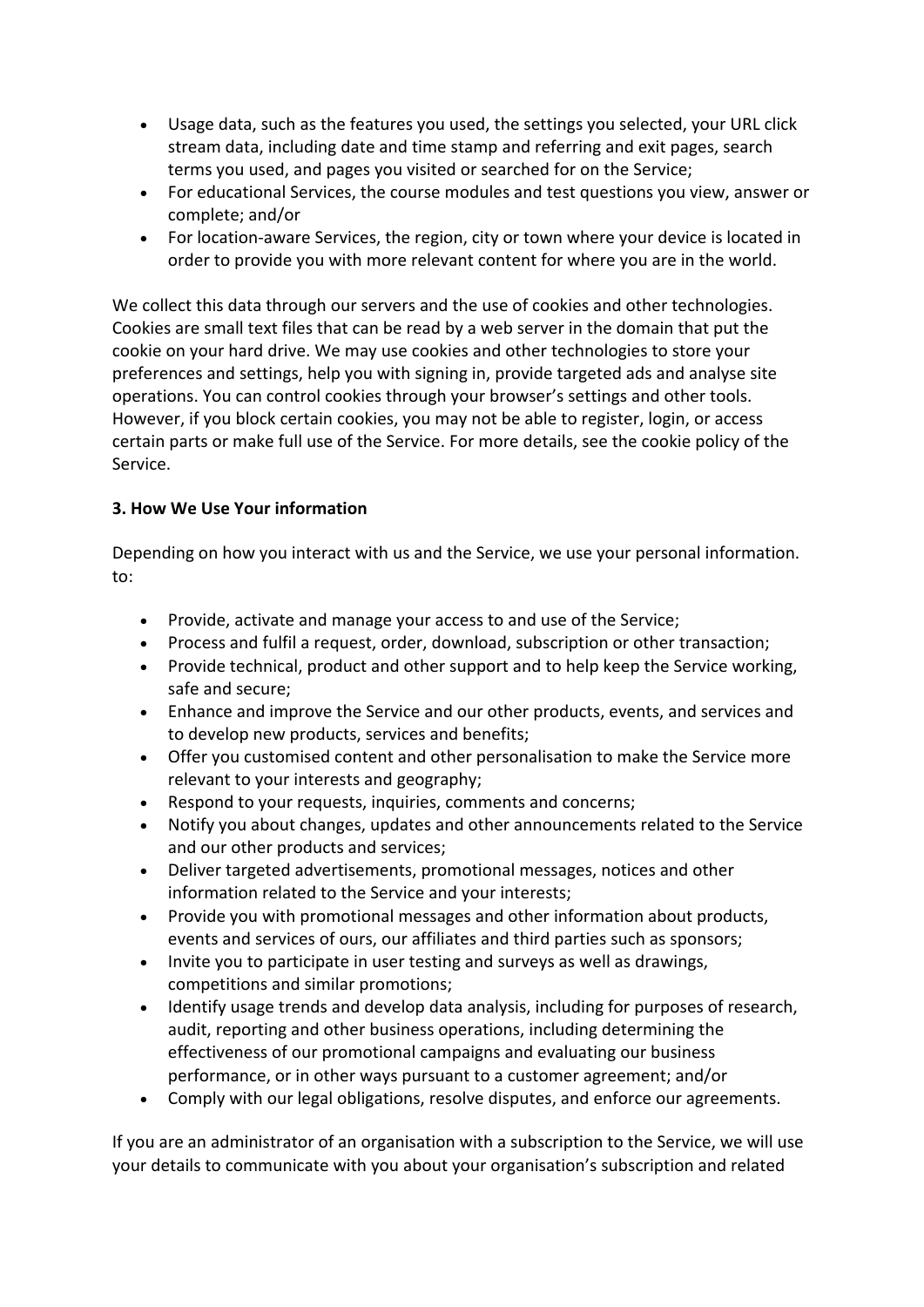services. If you supply us contact information of your colleagues, we may contact those individuals with communications about the Service that may include reference to you.

### **4. Sharing of Your Information**

## **4.1 Your Organisation**

If you access the Service through a contract administered by your organisation, your personal information and certain usage data gathered through the Service may be accessed by or shared with the administrators authorised by your organisation for the purposes of usage analysis, contract management and compliance, training, performance and remediation, cost attribution and departmental budgeting.

### **4.2 Our Service Providers**

Dependent upon the Services provided, we share information with:

• Our service providers, suppliers, agents and representatives, including but not limited to, payment processors, customer support, email service providers, event venues and service providers, IT service providers, marketing service providers, research providers, mailing houses and shipping agents;

to process the information as necessary to provide the Service, complete a transaction or fulfil your request or otherwise on our behalf based on our instructions and in compliance with this privacy policy and any other appropriate confidentiality and security measures.

### **4.3 For Legal Reasons**

We also will disclose your personal information if we have a good faith belief that such disclosure is necessary to:

- meet any applicable law, regulation, legal process or other legal obligation;
- detect, investigate and help prevent security, fraud or technical issues; and/or
- protect the rights, property or safety of InDeo, our users, employees or others; and
- as part of a corporate transaction, such as a transfer of assets to or an acquisition by or merger with another company.

### **5. Grounds for Processing**

When we collect or otherwise process any personal information within the scope of South African data protection laws, we do so:

- where necessary to provide the Service, fulfil a transaction or otherwise perform a contract with you or at your request prior to entering into a contract;
- where necessary for our compliance with applicable law or other legal obligation;
- where necessary for the performance of a task carried out in the public interest;
- where necessary to enable our customers to comply with their legal obligations;
- where applicable, with your consent; and/or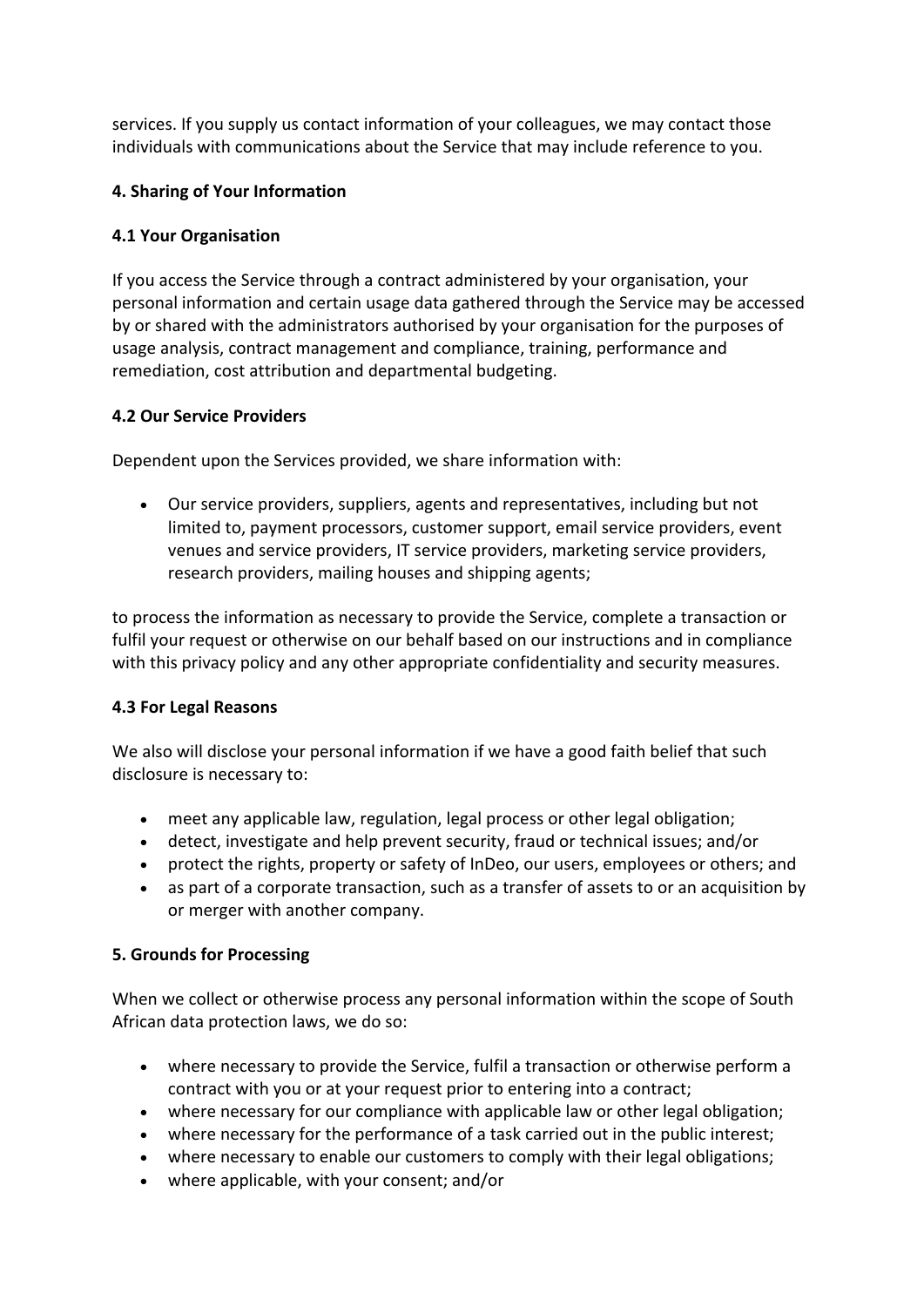• where necessary to operate our business, protect the security of our systems, customers and users, detect or prevent fraud, or fulfil our other legitimate interests as described in sections 2-4 above, except where our interests are overridden by your privacy rights.

Where we rely on your consent to process personal information, you have the right to withdraw your consent at any time, and where we rely on legitimate interests, you may have the right to object to our processing.

### **6. Data Retention**

We retain your personal information for as long as necessary to provide the Service and fulfil the transactions you have requested, or for other essential purposes such as complying with our legal obligations, maintaining business and financial records, resolving disputes, maintaining security, detecting and preventing fraud and abuse, and enforcing our agreements. If you access the Service through a contract administered by your organisation, we retain your organisational contact details after the termination of your organisation's subscription to continue to communicate with you.

# **7. Locations of Processing**

Your personal information may be stored and processed in your region where InDeo maintain servers and facilities. We take steps, including through contracts, intended to ensure that the information continues to be protected wherever it is located in a manner consistent with the standards of protection required under applicable law.

### **8. Data Security**

We implement technical and organisational measures to seek to ensure a level of security appropriate to the risk to the personal information we process. These measures are aimed at ensuring the integrity, confidentiality, and availability of personal information.

### **9. Children's Privacy**

We do not knowingly collect information from children under the age of 13 or target the Service to children under 13.

### **10. Your Communications Preferences**

You can customise and manage your communications preferences and other settings when you register with the Service, by updating your account features and preferences, by using the "opt-out" mechanisms such as "unsubscribe" or other means provided within the communications that you receive, or by contacting us. We reserve the right to notify you of changes or updates to the Service whenever necessary.

# **11. Accessing and Updating Your Information**

### **11.1 Your Account**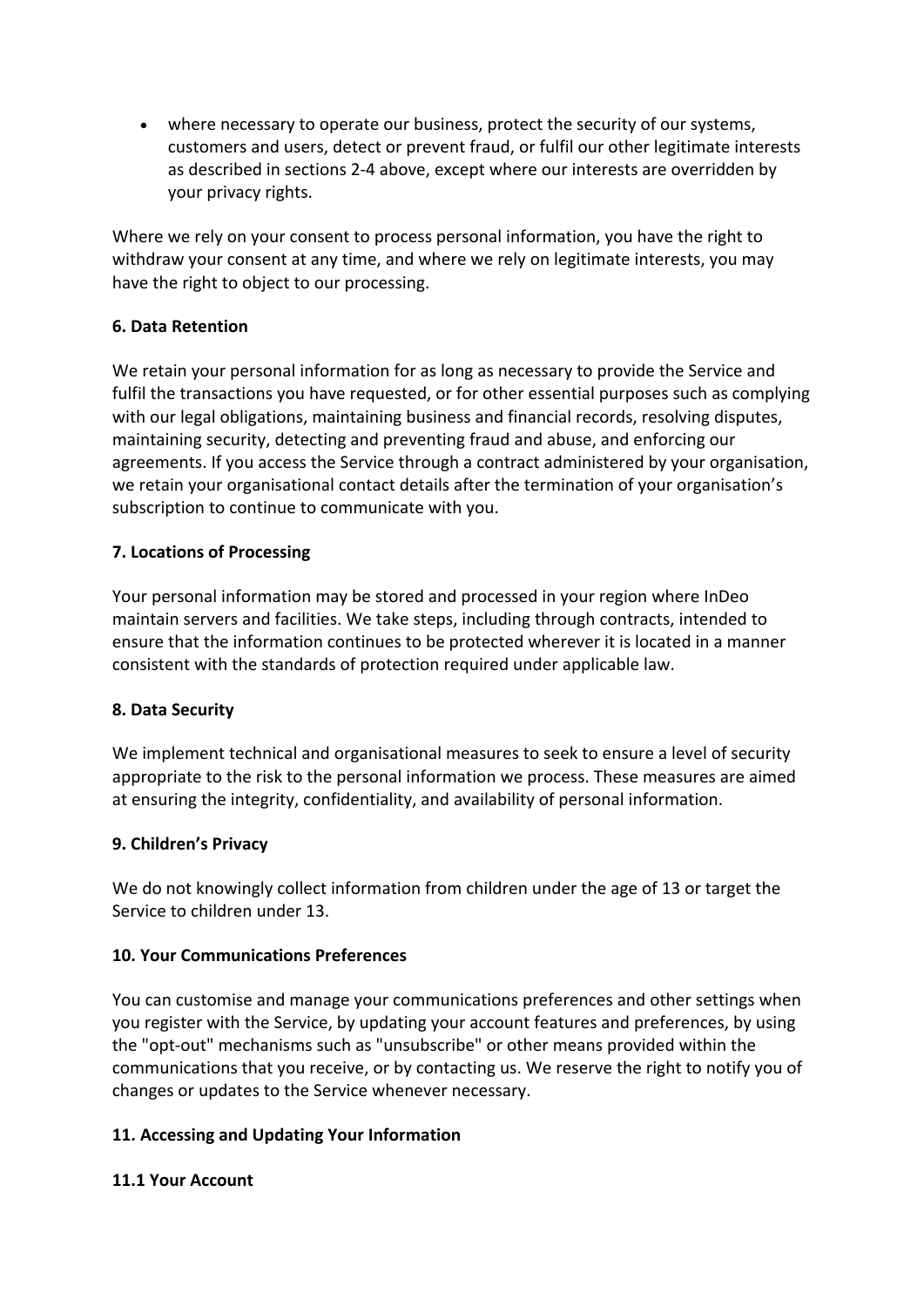The Service may allow registered users to directly access and review their account information upon login at any time. Keeping such information up to date is the responsibility of the user.

## **11.2 Your Rights**

You have the right under South African and certain other privacy and data protection laws, as may be applicable, to request free of charge:

- access to your personal information;
- rectification or erasure of your personal information;
- restriction of our processing of your personal information, or to object to our processing; and
- portability of your personal information.

If you wish to exercise these rights, please submit your request in writing via email to humancapital@agl-unl.co.za We will respond to your request consistent with applicable laws. To protect your privacy and security, we may require you to verify your identity.

### **12. Changes**

We will update this privacy policy from time to time. Any changes will be posted on this page with an updated revision date. If we make any material changes, we will provide notice through the Service or by other means.

### **13. Contact**

The data protection representative for our businesses that are processing personal data within the scope of South African data protection laws for InDeo is Marc Bovim.

If you have any questions, comments, complaints or requests regarding this privacy policy or our processing of your information, please contact us via our email to humancapital@aglunl.co.za

You may also lodge a complaint with the data protection authority in the applicable jurisdiction.

### **14. Supplementary Notices**

### **14.1 Authors / Contributors**

Where we contract with you to produce content for any of our services, such as to write legal analysis, reviews, guidance or legal opinion for dissemination to our subscribers, we will process some personal information about you. Such information includes:

- name, organisation, and contact details;
- professional experience, role, practice area, affiliations and subject expertise;